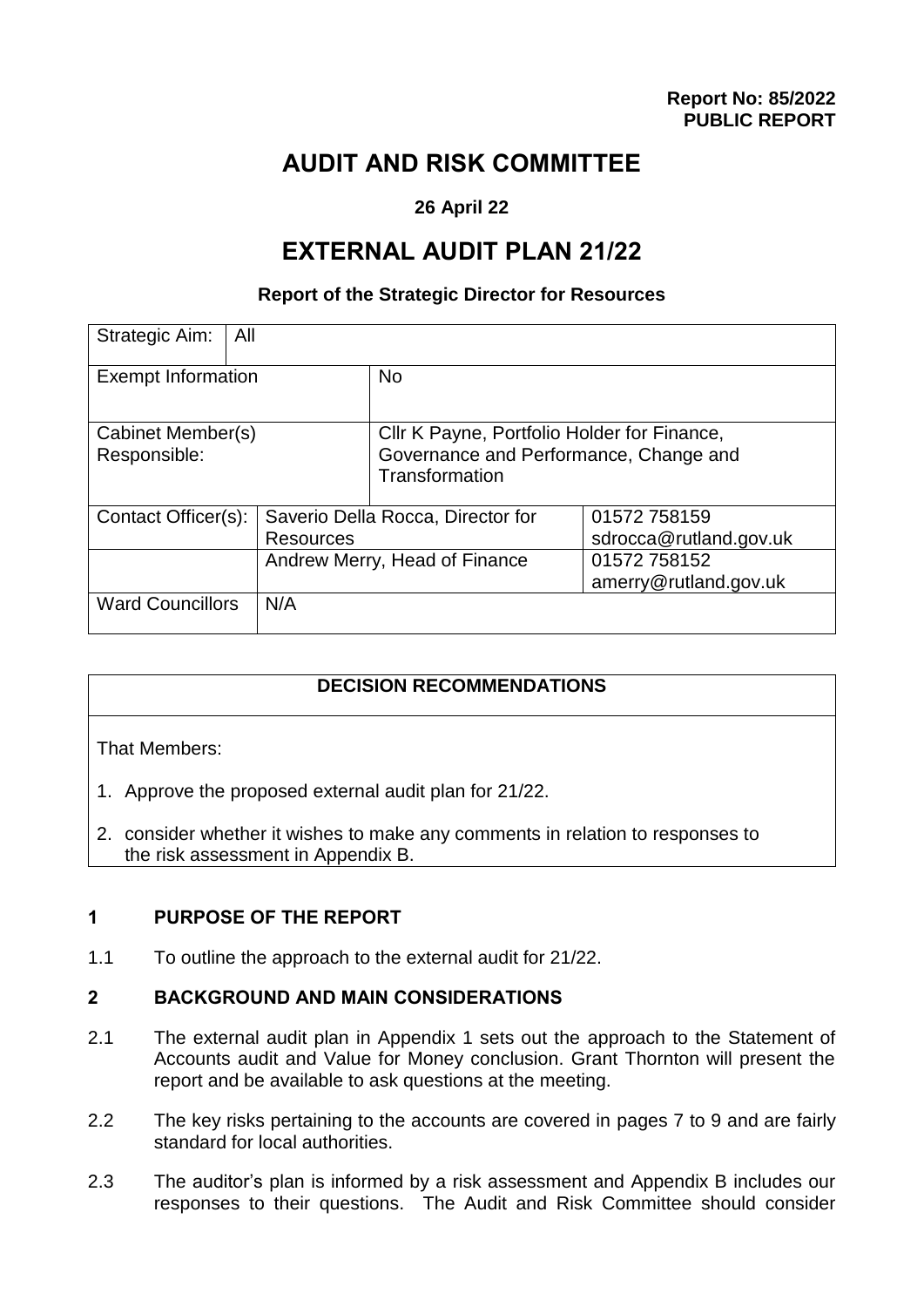whether these responses are consistent with its understanding and whether there are any further comments it wishes to make.

## **3 CONSULTATION**

3.1 No formal consultation is required.

## **4 ALTERNATIVE OPTIONS**

4.1 The Committee is asked to approve the report. The Committee could also ask for changes to our responses to the risk assessment questions in Appendix B.

## **5 FINANCIAL IMPLICATIONS**

5.1 The Committee should note that audit fees are increasing to £82,420 from £77,420 in 21/22 but the Council has received additional funding from Government in 21/22 of £25,992. It appears as though this is one off funding only.

## **6 LEGAL AND GOVERNANCE CONSIDERATIONS**

6.1 The Audit and Risk Committee is responsible for receiving the reports of external audit, acting on any relevant matters and approving of the Statement of Accounts.

## **7 DATA PROTECTION IMPLICATIONS**

7.1 A Data Protection Impact Assessments (DPIA) has not been completed because there are no risks/issues to the rights and freedoms of natural persons.

## **8 EQUALITY IMPACT ASSESSMENT**

8.1 An Equality Impact Assessment (EqIA) has not been completed because the report does not represent the introduction of a new policy or service or a change / review to an existing policy or service.

## **9 COMMUNITY SAFETY IMPLICATIONS**

9.1 There are no community safety implications.

## **10 HEALTH AND WELLBEING IMPLICATIONS**

10.1 There are no health and wellbeing implications.

#### **11 CONCLUSION AND SUMMARY OF REASONS FOR THE RECOMMENDATIONS**

11.1 To ensure the Committee is aware of plans in place to ensure effective and timely closure of accounts.

## **12 BACKGROUND PAPERS**

12.1 There are no background papers.

## **13 APPENDICES**

13.1 Appendix A – Audit Plan 2021/22